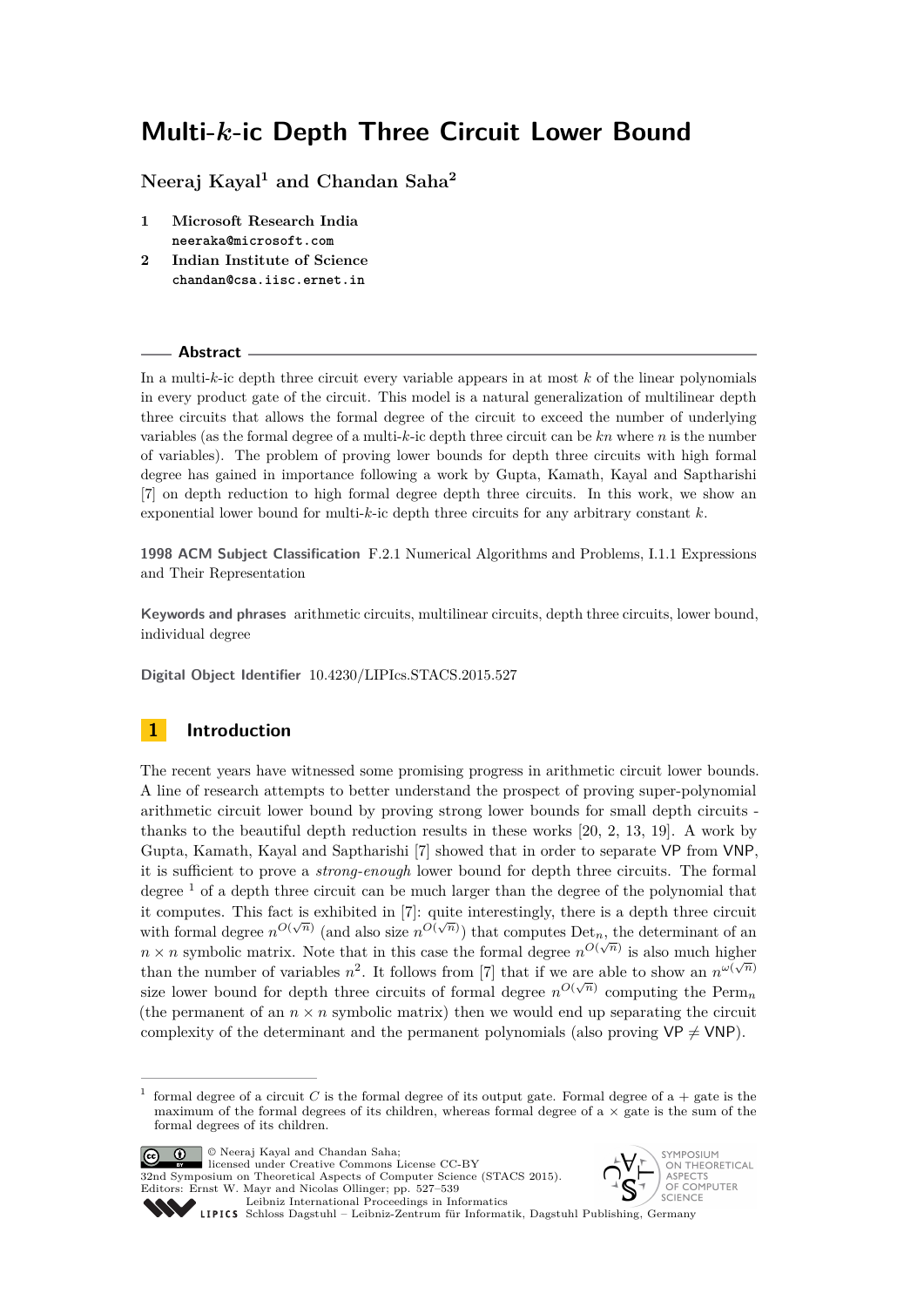## **1.1 Motivation and our result**

The issue of large formal degree of a circuit, compared to the actual degree and the number of variables of the polynomial being computed, poses a challenge to the existing lower bound techniques in particular the complexity measures that have been used successfully to prove lower bounds for certain interesting models of circuits having low formal degree. The partial derivatives measure, the shifted partials and the closely related projected shifted partials, and the evaluation dimension are examples of such effective measures.

The partial derivatives measure was introduced and used by Nisan and Wigderson in an influential work  $[15]$  to prove an exponential lower bound for homogeneous  $^2$  $^2$  depth three circuits with formal degree less than the number of variables. A lower bound for depth three circuits with large formal degree will trivially imply a lower bound for homogeneous depth three circuits with large formal degree. This prompts us to pose the following problem,

<span id="page-1-2"></span>▶ Problem 1. Over fields of characteristic zero, prove a super polynomial lower bound for homogeneous depth three circuits with formal degree  $D = k \cdot n$ , where k is an arbitrary constant and *n* is the number of variables.[3](#page-1-1)

In other words, can we prove a lower bound even if we allow the degree of the polynomial (being computed) to equal the formal degree of the depth three circuit that is only modestly higher than the number of variables? We do not know if the partial derivatives measure, or in fact any of the known measures and techniques, can be used to solve this problem. But, doing so might offer some insight into depth three circuits with large formal degree. We note that solving Problem [1](#page-1-2) would automatically take us to the realm of *non-multilinear* polynomials.

Building on the partial derivatives measure, Kayal [\[9\]](#page-11-3) has introduced the shifted partials measure which has been used subsequently to prove an exponential lower bound for homogeneous depth four circuits <sup>[4](#page-1-3)</sup> [\[10,](#page-11-4) [14\]](#page-11-5) (albeit, using a variant of the shifted partials measure called the projected shifted partials)<sup>[5](#page-1-4)</sup>. A recent work by Kayal and Saha [\[11\]](#page-11-6) uses the projected shifted partials measure to prove an exponential lower bound for depth three circuits with arbitrarily large formal degree but with somewhat low bottom fanin. It is not clear to us if the projected shifted partials can be used to solve Problem [1.](#page-1-2)

The evaluation dimension measure (defined later) has been used by Raz and Yehudayoff [\[18\]](#page-12-4) to prove an exponential lower bound for multilinear  $<sup>6</sup>$  $<sup>6</sup>$  $<sup>6</sup>$  depth three circuits  $<sup>7</sup>$  $<sup>7</sup>$  $<sup>7</sup>$ . More</sup></sup> precisely, they have shown a size lower bound of  $2^{\Omega(d)}$  for any multilinear depth three circuit computing Det*d*. Note that the formal degree of a multilinear depth three circuit is less or equal to the number of variables of the polynomial it computes. In the context of studying

<span id="page-1-0"></span><sup>2</sup> a circuit is homogeneous if every gate of the circuit computes a homogeneous polynomial (meaning, all monomials have the same degree)

<span id="page-1-1"></span><sup>&</sup>lt;sup>3</sup> Over any fixed finite field, a solution to this problem already follows from the works of [\[6\]](#page-11-7) and [\[5\]](#page-11-8).

<span id="page-1-3"></span><sup>4</sup> with formal degree less than the number of variables

<span id="page-1-4"></span> $5\;$  [\[10\]](#page-11-4) builds upon the works of [\[8\]](#page-11-9) and [\[12\]](#page-11-10).

<span id="page-1-5"></span><sup>6</sup> every variable occurs in at most one of the linear polynomials in every product gate of a multilinear depth three circuit

<span id="page-1-6"></span><sup>7</sup> in fact, their result is more general and applies to constant depth multilinear circuits. Also, their result builds on an earlier work by Raz [\[16\]](#page-12-5) who showed a quasi-polynomial lower bound for general multilinear formulas. Both [\[18\]](#page-12-4) and [\[16\]](#page-12-5) use the rank of a partial derivatives matrix as a measure which can be shown to be the same as the evaluation dimension - a concept used in [\[3\]](#page-11-11).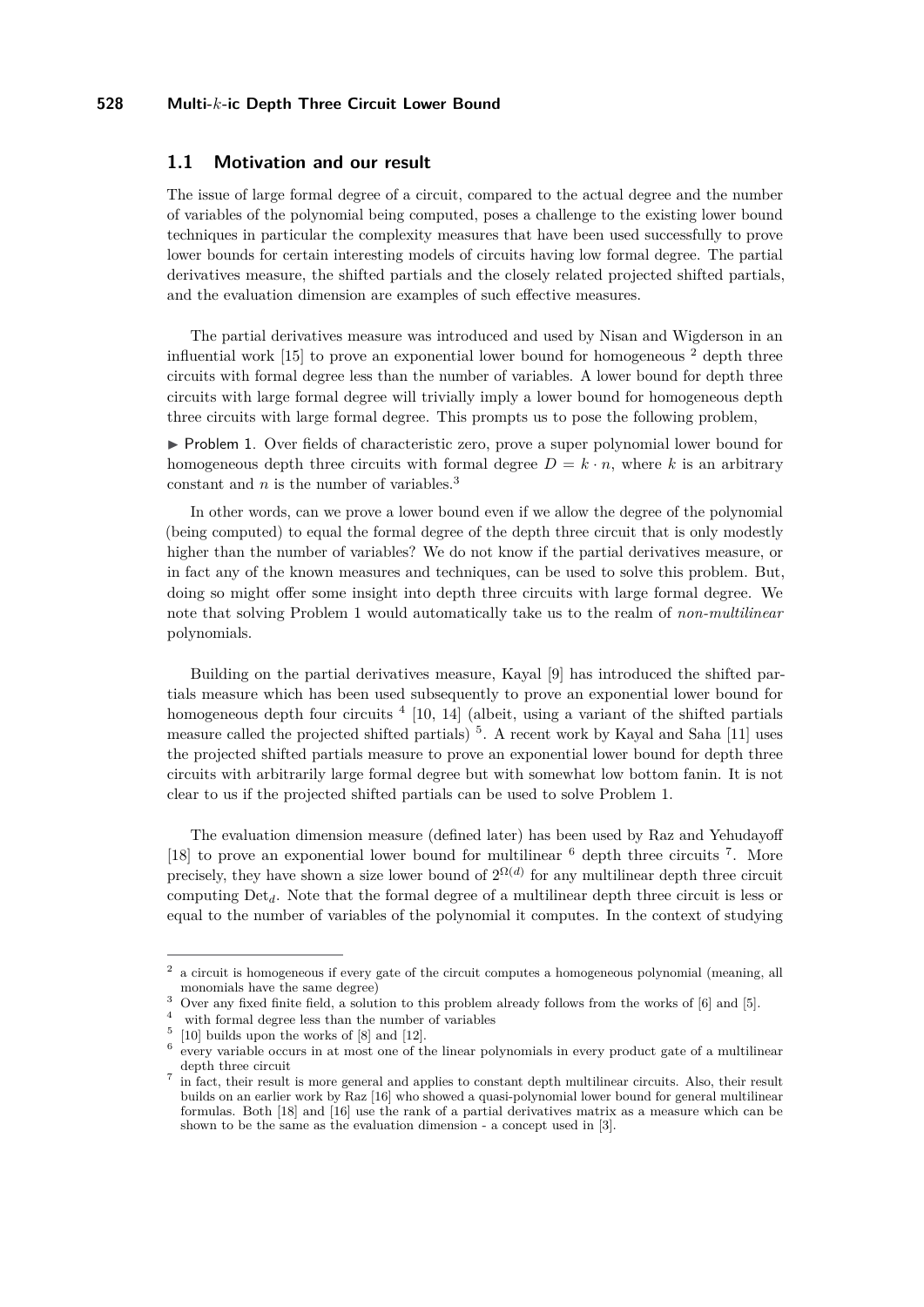depth three circuits with large formal degree, a natural generalization of multilinear depth three circuits is the model of multi-*k*-ic depth three circuits (defined below) that allows the formal degree of the circuit to be higher than the number of variables.

 $\triangleright$  **Definition 1.** A depth three circuit is *multi-k-ic* if every variable appears in at most *k* of the linear polynomials in every product gate of the circuit.

For example, the expression  $(x_1 + 2x_2)(4x_1 - x_3) + x_2^2 + (x_3 - x_2)(x_1 + x_2)$  is a multi-2-ic<sup>[8](#page-2-0)</sup> depth three circuit. The formal degree of a multi-*k*-ic depth three circuit can be as high as  $k \cdot n$ , where *n* is the number of variables. A question, related to Problem [1,](#page-1-2) is the following: even if we allow the degree of the polynomial computed to equal the formal degree of the multi-*k*-ic circuit that computes it, can we prove a lower bound for this model?

<span id="page-2-2"></span> $\triangleright$  Problem 2. Prove an exponential lower bound for multi-*k*-ic depth three circuits for any arbitrary constant *k*.

Could the evaluation dimension be useful in solving this problem<sup>[9](#page-2-1)</sup>? In this work, we answer this question in the affirmative.

<span id="page-2-4"></span> $\triangleright$  **Theorem 2.** Let *k* be any arbitrary constant. There is a family of *n*-variate, degree  $k \cdot n$ *polynomials* {*fn*} *in* VNP *such that any multi-k-ic depth three circuit computing f<sup>n</sup> must have size*  $2^{\Omega(n/2^{25k})}$ *.* 

We will prove the above theorem in the rest of this article, but leave Problem [1](#page-1-2) open. (We have not tried to optimize the constant  $2^{25}$  in the above theorem.)

## **2 The measure - evaluation dimension**

Let  $f(x_1, \ldots, x_n)$  be a polynomial in  $\mathbb{F}[x_1, \ldots, x_n]$ , and  $S = \{x_{i_1}, \ldots, x_{i_m}\}$  be a subset of the variables  $\mathbf{x} = \{x_1, \ldots, x_n\}$ . For a point  $\mathbf{a} = (a_1, \ldots, a_m) \in \mathbb{F}^m$ , let  $f_{S=\mathbf{a}} \in \mathbb{F}[\mathbf{x} \setminus S]$  denote the polynomial *f* evaluated at  $x_{i_j} = a_j$  for every  $j \in [m]$ . Let  $eval_S(f)$  be the F-linear space spanned by the polynomials  ${f_{S=a}}_{\mathbf{a}\in\mathbb{F}^m}$ , i.e.

$$
\mathsf{eval}_S(f) = \mathbb{F}\text{-span}\left(\{f_{S=\mathbf{a}} : \mathbf{a} \in \mathbb{F}^m\}\right)
$$

► **Definition 3.** Evaluation dimension of a polynomial *f* with respect to a subset of variables *S* is defined as the dimension of the vector space eval<sub>*S*</sub>(*f*). It is denoted by evalDim<sub>*S*</sub>(*f*).

Let us state a couple of useful properties of the evaluation dimension.

- <span id="page-2-3"></span>▶ **Lemma 4.** Let *f* and *g* be two polynomials in  $\mathbb{F}[\mathbf{x}]$  and  $S \subseteq \mathbf{x}$ *. Then*
- **1.** (subadditivity) evalDim<sub>*S*</sub>(*f* + *g*)  $\le$  evalDim<sub>*S*</sub>(*f*) + evalDim<sub>*S*</sub>(*g*)
- **2.** (submultiplicativity) evalDim<sub>*S*</sub>(*f* · *g*)  $\leq$  evalDim<sub>*S*</sub>(*f*) · evalDim<sub>*S*</sub>(*g*)

<span id="page-2-0"></span><sup>8</sup> 'multiquadratic' sounds better here

<span id="page-2-1"></span><sup>9</sup> The works of Grenet, Koiran, Portier, and Strozecki [\[4\]](#page-11-12) and of Agrawal, Saha, Saptharishi and Saxena [\[1\]](#page-11-13) proved lower bounds for certain models of depth four circuits with high formal degree, using properties of the real-*τ* -conjecture and the Jacobian respectively. The top fanin of such depth four circuits is essentially low or can be assumed to be low without loss of generality - a feature that is crucially used in their proofs. We do not know if their techniques can be used to solve Problem [2.](#page-2-2)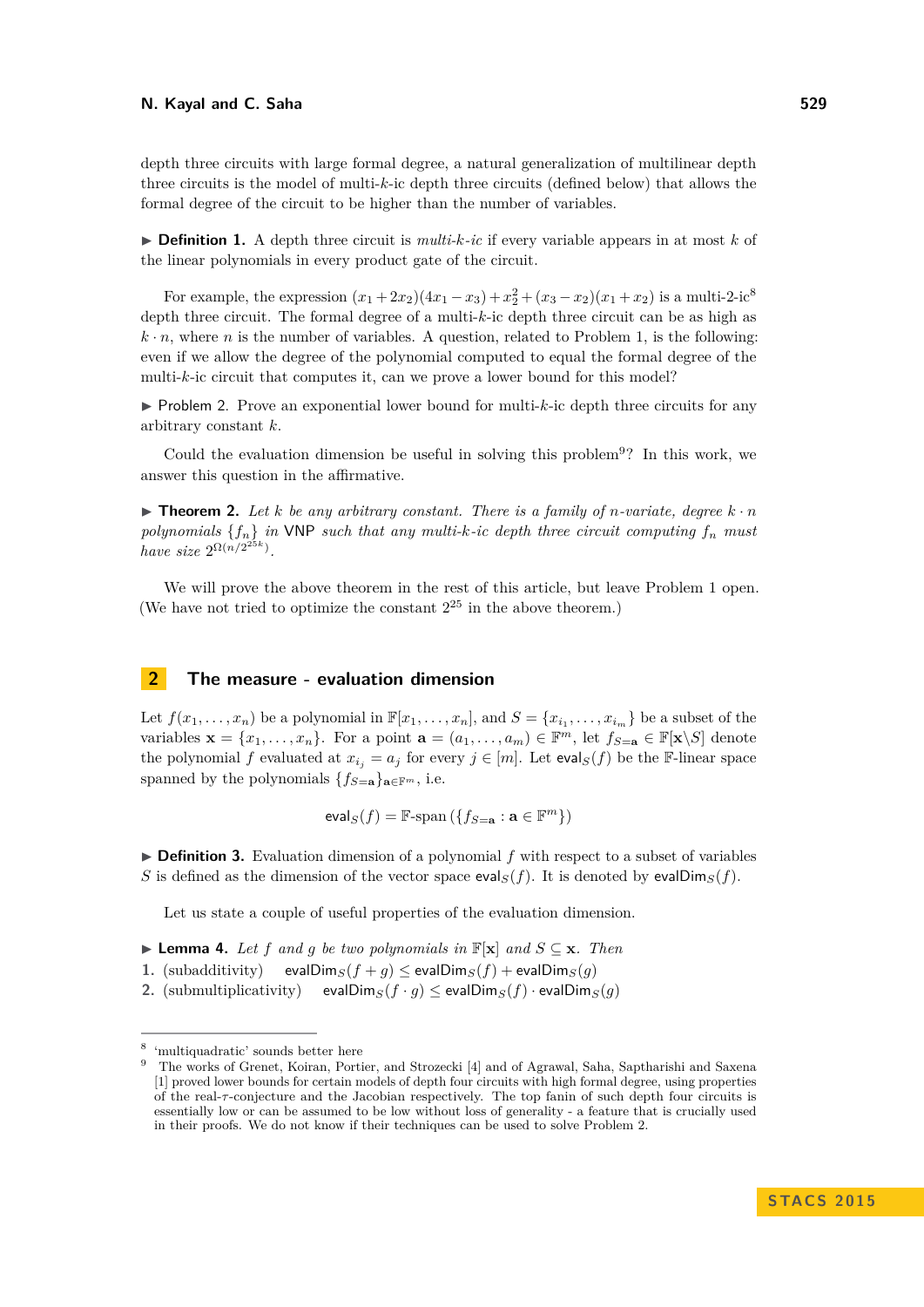**Proof.** The subadditivity property follows from the observation that every polynomial in the space eval<sub>*S*</sub>(*f* + *g*) is a sum of a polynomial in eval<sub>*S*</sub>(*f*) and a polynomial in eval<sub>*S*</sub>(*g*). Now suppose the polynomials  $f_1, \ldots, f_p$  form a basis of the space eval $S(f)$  and similarly  $g_1, \ldots, g_q$  form a basis of eval<sub>*S*</sub>(*g*). Then every polynomial in the space eval<sub>*S*</sub>(*f* · *g*) can be expressed as an F-linear combination of polynomials  $f_i g_j$  with  $i \in [p]$  and  $j \in [q]$ . This shows the submultiplicativity property.

## <span id="page-3-2"></span>**3 An explicit polynomial with high evaluation dimension**

Let *g* be a polynomial in 4*n* variables  $\mathbf{u} = \{u_1, \ldots, u_{2n}\}$  and  $\mathbf{x} = \{x_1, \ldots, x_{2n}\}$ , and  $k \in \mathbb{Z}^+$ be an arbitrary positive integer. To every set  $A \subseteq [2n]$ , associate a set  $B_A$  in the following manner:

- If  $|A| \ge n$  then  $B_A$  is a fixed subset of *A* of size exactly equal to  $\overline{A} = [2n] \setminus A$ .
- If  $|A| < n$  then  $B_A$  is a fixed subset of  $\overline{A}$  of size exactly equal to  $A$ .

One way of fixing  $B_A$  is to take lexicographically the smallest subset. For a set  $A \subseteq [2n]$ and  $\mathbf{e} = \{e_1, \ldots, e_{|A|}\} \in \mathbb{Z}^{|A|}$ , let  $x_A^{\mathbf{e}} \stackrel{\text{def}}{=} \prod_{i \in A} x_i^{e_i}$  and  $u_A \stackrel{\text{def}}{=} \prod_{i \in A} u_i$ . Define the polynomial  $f_A(\mathbf{x})$  as follows.

$$
f_A(\mathbf{x}) = \begin{cases} \sum_{\mathbf{e} \in \{0, \dots, k\}^{\lvert \bar{A} \rvert}} x^{\mathbf{e}}_{B_A} \cdot x^{\mathbf{e}}_{\bar{A}} & \text{if } \lvert A \rvert \ge n \\ \sum_{\mathbf{e} \in \{0, \dots, k\}^{\lvert A \rvert}} x^{\mathbf{e}}_A \cdot x^{\mathbf{e}}_{B_A} & \text{if } \lvert A \rvert < n \end{cases}
$$

Define *g* as,

<span id="page-3-1"></span>
$$
g = \sum_{A \subseteq [2n]} u_A \cdot f_A(\mathbf{x}).\tag{1}
$$

Polynomial *g* satisfies the following property.

<span id="page-3-0"></span>▶ **Lemma 5.** *For every*  $A ⊆ [2n]$ *, there is an assignment of the* **u** *variables to field constants such that* evalDim $_{\mathbf{x}_A}(g)$ *, where*  $\mathbf{x}_A = \{x_i : i \in A\}$ *, (after setting the* **u** *variables) is* (*k* +  $1)^{\min(|A|,|\bar{A}|)}$ .

**Proof.** Let  $A \subseteq [2n]$ . Consider this assignment of the **u** variables:  $u_i = 1$  if  $i \in A$  and zero otherwise. Denote the polynomial *g* under this assignment by  $g_{\mathbf{u}_A=1}$ , which equals  $f_A(\mathbf{x})$ . Hence,

 $\text{evalDim}_{\mathbf{x}_A}(g_{\mathbf{u}_A=\mathbf{1}}) = \text{evalDim}_{\mathbf{x}_A}(f_A)$ 

Now, it is not difficult to see that the evaluation dimension of  $f_A$  with respect to  $\mathbf{x}_A$  equals  $(k+1)^{|A|}$  (respectively,  $(k+1)^{|\overline{A}|}$ ) if  $|A| < n$  (respectively,  $|A| \ge n$ ).

We also note that *g* defines a polynomial family in VNP. The construction of *g* is inspired by a similar construction in an earlier work of Raz [\[17\]](#page-12-6).

**Picking a random**  $x_A$ . Suppose we form a set *A* by picking every  $i \in [2n]$  independently at random with probability  $\frac{1}{2}$ . By Chernoff bound,  $|A| \in [(1 - \delta)n, (1 + \delta)n]$  with probability at least  $1-e^{-n\delta^2/3}$  for any  $\delta > 0$ . We will study the evaluation dimension of *g* and the multi-*k*-ic depth three circuit that computes it with respect to such a random  $\mathbf{x}_A = \{x_i : i \in A\}$  after assigning field values to the **u**-variables. The parameter  $\delta$  will be a fixed function of  $k$  (to be specified later in Section [6\)](#page-10-0).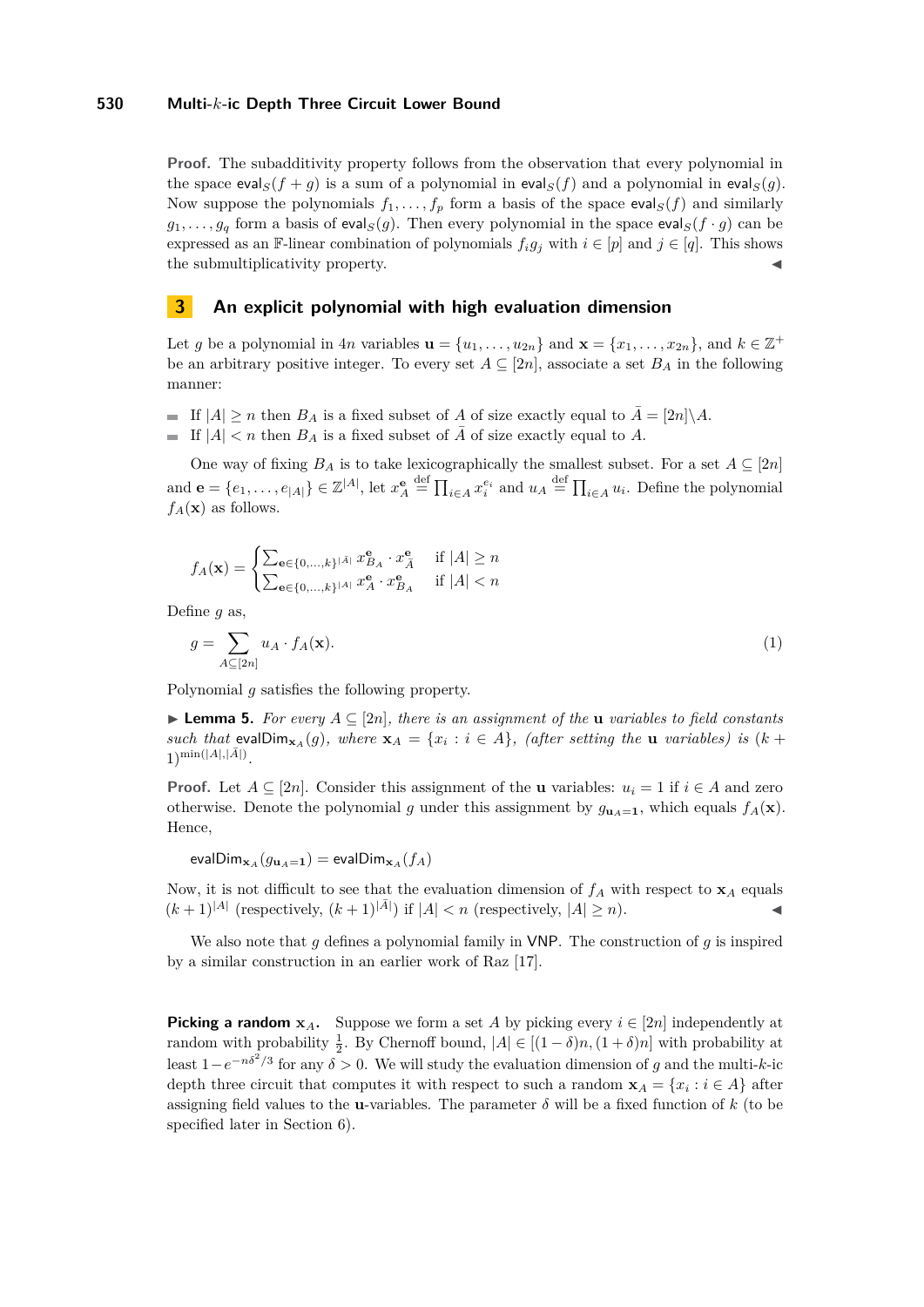<span id="page-4-0"></span>I **Corollary 6.** *By Lemma [5,](#page-3-0) if A is chosen randomly (as described above) then*  $\mathsf{evalDim}_{\mathbf{x}_A}(g_{\mathbf{u}_A=1})$  *is at least*  $(k+1)^{(1-\delta)n}$  *with probability higher than*  $1-e^{-n\delta^2/3}$ , for *any*  $\delta > 0$ *.* 

The above corollary provides a lower bound on the evaluation dimension of *g*. We will now show an upper bound on the evaluation dimension of a multi-*k*-ic depth three circuit with respect to a random **x***A*. This, together with Corollary [6,](#page-4-0) will give us the relevant lower bound as outlined below. In the rest of this article whenever we write *A* is 'random' we mean *A* is formed by picking every  $i \in [2n]$  independently at random with probability  $\frac{1}{2}$ .

## <span id="page-4-1"></span>**4 Proof outline**

Let  $C = \sum_{i=1}^{s} T^{(i)}$  be a multi-*k*-ic depth three circuit computing *g* (as defined in Equation [1\)](#page-3-1), where every  $T^{(i)}$  is a product of linear polynomials. We will refer to  $T^{(i)}$  as a *product term* (or simply a *term*) of *C*. Since *C* is multi-*k*-ic, every variable appears in at most *k* linear polynomials in every  $T^{(i)}$ . Let  $A \subseteq [2n]$  be a random set and  $\mathbf{x}_A = \{x_i : i \in A\}$  be the corresponding subset of **x**. For any polynomial  $h(\mathbf{x}, \mathbf{u})$ , denote by  $h_{\mathbf{u}_A = \mathbf{1}}$  the polynomial *h* with  $u_i = 1$  if  $i \in A$  and  $u_i = 0$  if  $i \notin A$ . Note that  $h_{\mathbf{u}_A = \mathbf{1}}$  is a polynomial in only the **x**-variables.

$$
g = C = \sum_{i=1}^{s} T^{(i)}
$$
  
\n
$$
\Rightarrow g_{\mathbf{u}_A = \mathbf{1}} = C_{\mathbf{u}_A = \mathbf{1}} = \sum_{i=1}^{s} T^{(i)}_{\mathbf{u}_A = \mathbf{1}}
$$
  
\n
$$
\Rightarrow \text{evalDim}_{\mathbf{x}_A}(g_{\mathbf{u}_A = \mathbf{1}}) \leq \sum_{i=1}^{s} \text{evalDim}_{\mathbf{x}_A}(T^{(i)}_{\mathbf{u}_A = \mathbf{1}}),
$$

where the last inequality follows from the subadditive property of the evaluation dimension (Lemma [4\)](#page-2-3). Now, suppose we are able to show that  $evalDim_{\mathbf{x}_A}(T_{\mathbf{u}_A=1}^{(i)})$  is upper bounded by a quantity  $U(k, n, \delta)$  for every  $i \in [s]$  with high probability over the random choice of *A*. Then by applying union bound,

$$
\mathsf{evalDim}_{\mathbf{x}_A}(g_{\mathbf{u}_A=\mathbf{1}}) \leq s \cdot U(k, n, \delta),
$$

also with high probability. In other words, by the above observation and Corollary [6,](#page-4-0) there exists a choice of *A* such that

$$
(k+1)^{(1-\delta)n} \le \text{evalDim}_{\mathbf{x}_A}(g_{\mathbf{u}_A=1}) \le s \cdot U(k, n, \delta)
$$
  

$$
\Rightarrow s \ge \frac{(k+1)^{(1-\delta)n}}{U(k, n, \delta)}.
$$

This will give us a lower bound on the top fanin of *C*. We are now left with the task of finding a suitable expression for  $U(k, n, \delta)$ , which we do in the following section.

## **5 Evaluation dimension of a term of a multi-***k***-ic depth-**3 **circuit**

#### **Notations**

Let us focus on a product term  $T^{(i)} = T$  (say). Let  $T = \prod_{j=1}^{d} \ell_j$ , where  $\ell_j$  is a linear polynomial and *c* be a positive integer constant (to be fixed later in Section [6\)](#page-10-0). Split the linear polynomials in *T* into three parts: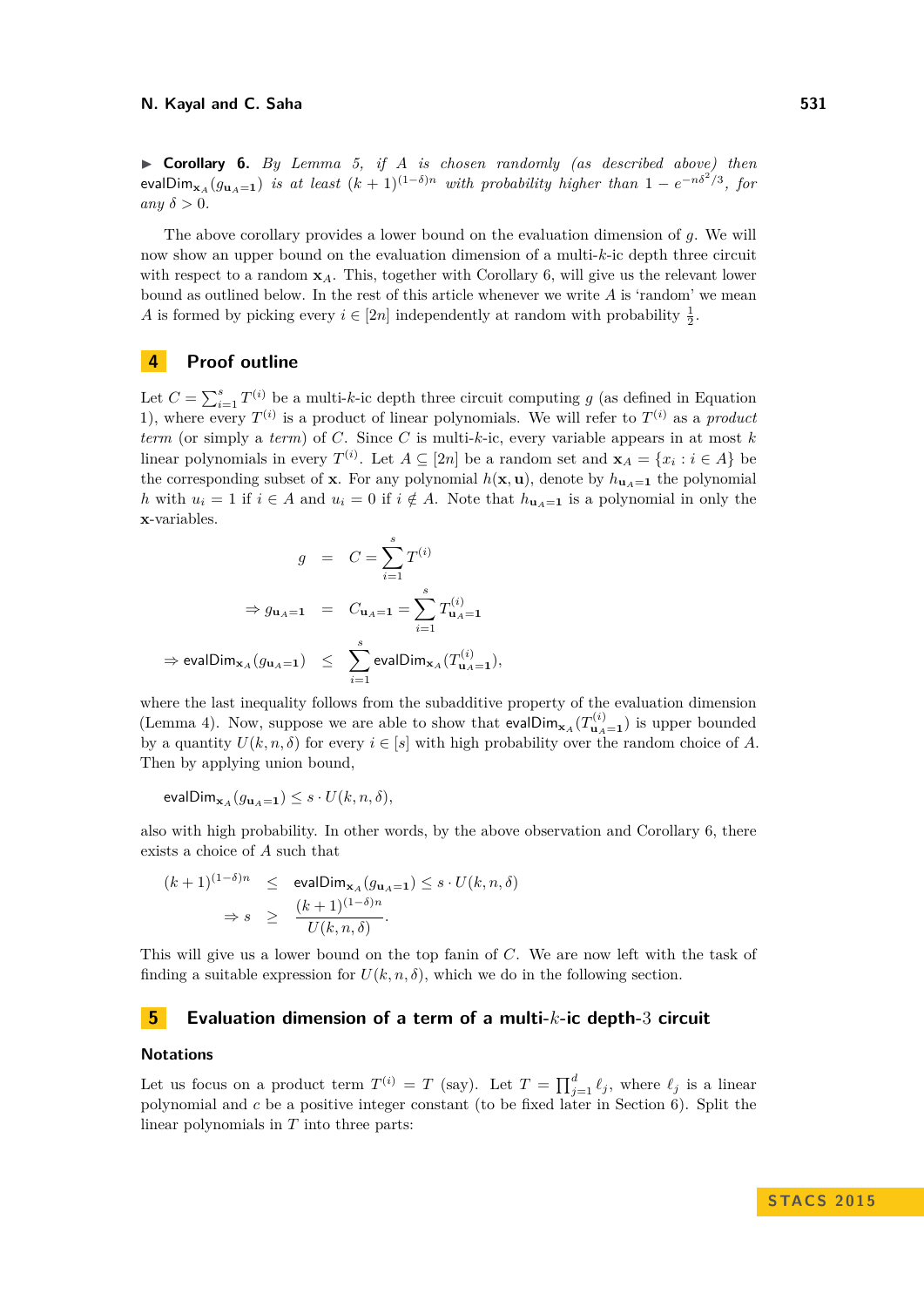*j*∈[*d*]

$$
P^{(1)} \quad := \quad \prod_{j \in [d]} \ell_j \text{ such that } \ell_j \text{ has exactly one or no } \mathbf{x}\text{-variables}
$$

$$
P^{(2)} := \prod_{j \in [d]} \ell_j
$$
 such that the number of **x**-variables in  $\ell_j$  is between two and *ck*  

$$
P^{(3)} := \prod \ell_j
$$
 such that  $\ell_j$  has greater than *ck* **x**-variables

Also let,

 $m_i :=$  the number of linear polynomials in *T* with exactly *i* **x**-variables.

Naturally,  $T = P^{(1)} \cdot P^{(2)} \cdot P^{(3)}$ . Also, the number of linear polynomials in  $P^{(1)}$  is  $m_0 + m_1$ , the number of linear polynomials in  $P^{(2)}$  equals  $\sum_{i=2}^{ck} m_i$ , and the number of linear polynomials in  $P^{(3)}$  equals  $\sum_{i>ck} m_i$ .

<span id="page-5-0"></span> $\blacktriangleright$  Claim 7. For any  $A\subseteq [2n],$  eval $\mathsf{Dim}_{{\bf x}_A}(T_{{\bf u}_A={\bf 1}})\leq \mathsf{evalDim}_{{\bf x}_A}(P_{\bf u}_A={\bf 1})\cdot \mathsf{evalDim}_{{\bf x}_A}(P_{\bf u}_A={\bf 1})$ 

**Proof.** By the submultiplicativity property of evaluation dimension (Lemma [4\)](#page-2-3),

$$
\text{evalDim}_{\mathbf{x}_A}(T_{\mathbf{u}_A=\mathbf{1}}) \le \text{evalDim}_{\mathbf{x}_A}(P_{\mathbf{u}_A=\mathbf{1}}^{(1)}) \cdot \text{evalDim}_{\mathbf{x}_A}(P_{\mathbf{u}_A=\mathbf{1}}^{(2)}) \cdot \text{evalDim}_{\mathbf{x}_A}(P_{\mathbf{u}_A=\mathbf{1}}^{(3)})
$$

However, it is easy to see that  $evalDim_{\mathbf{x}_A}(P_{\mathbf{u}_A=1}^{(1)})=1.$ 

We will upper bound the evaluation dimension of  $P_{\mathbf{u}_A=1}^{(3)}$  with respect to  $\mathbf{x}_A$  for any *A*, and the evaluation dimension of  $P_{\mathbf{u}_A=1}^{(2)}$  with respect to  $\mathbf{x}_A$  for a random *A*. Let  $r_2$  be the number of occurrences of the **x**-variables among the linear polynomials in  $P^{(2)}$  and  $r_3$  be the number of occurrences of the **x**-variables in  $P^{(3)}$ . Since every variable occurs in at most *k* linear polynomials in  $T$  and there are  $2n$  **x**-variables,

$$
r_2 + r_3 \le 2kn \tag{2}
$$

# **5.1 Evaluation dimension of**  $P^{(3)}$

<span id="page-5-1"></span>▶ **Lemma 8.** *For any*  $A \subseteq [2n]$ , evalDim<sub> $\mathbf{x}_A(P_{\mathbf{u}_A=1}^{(3)}) \leq 2^{\frac{r_3}{ck}}$ .</sub>

**Proof.** The evaluation dimension of  $P_{\mathbf{u}_A=1}^{(3)}$  with respect to the **x**<sub>*A*</sub>-variables cannot exceed  $2^b$ , where *b* is the number of linear polynomials in  $P^{(3)}$ . Observe that the degree of  $P^{(3)}$  with respect to the **x**-variables is less than  $\frac{r_3}{ck}$ , as every linear polynomial in the product  $P^{(3)}$  has more than  $ck$  **x**-variables.

# **5.2 Evaluation dimension of**  $P^{(2)}$

**Coloring of linear polynomials.** Every linear polynomial in the product  $P^{(2)} = P$  (say) has more than one and less than or equal to *ck* **x**-variables. We *color* the linear polynomials in *P* in such a way that no two linear polynomials with the same color have a common **x**-variable. This coloring can be done greedily using at most  $(k-1)ck + 1 \leq ck^2$  colors. Let the number of colors used be *q*; we will identify these colors with  $\{1, \ldots, q\}$ . Now we can split the product *P* into at most  $q \leq ck^2$  parts (one per color), say  $Q^{(1)}, \ldots, Q^{(q)}$ , such that

<span id="page-5-2"></span>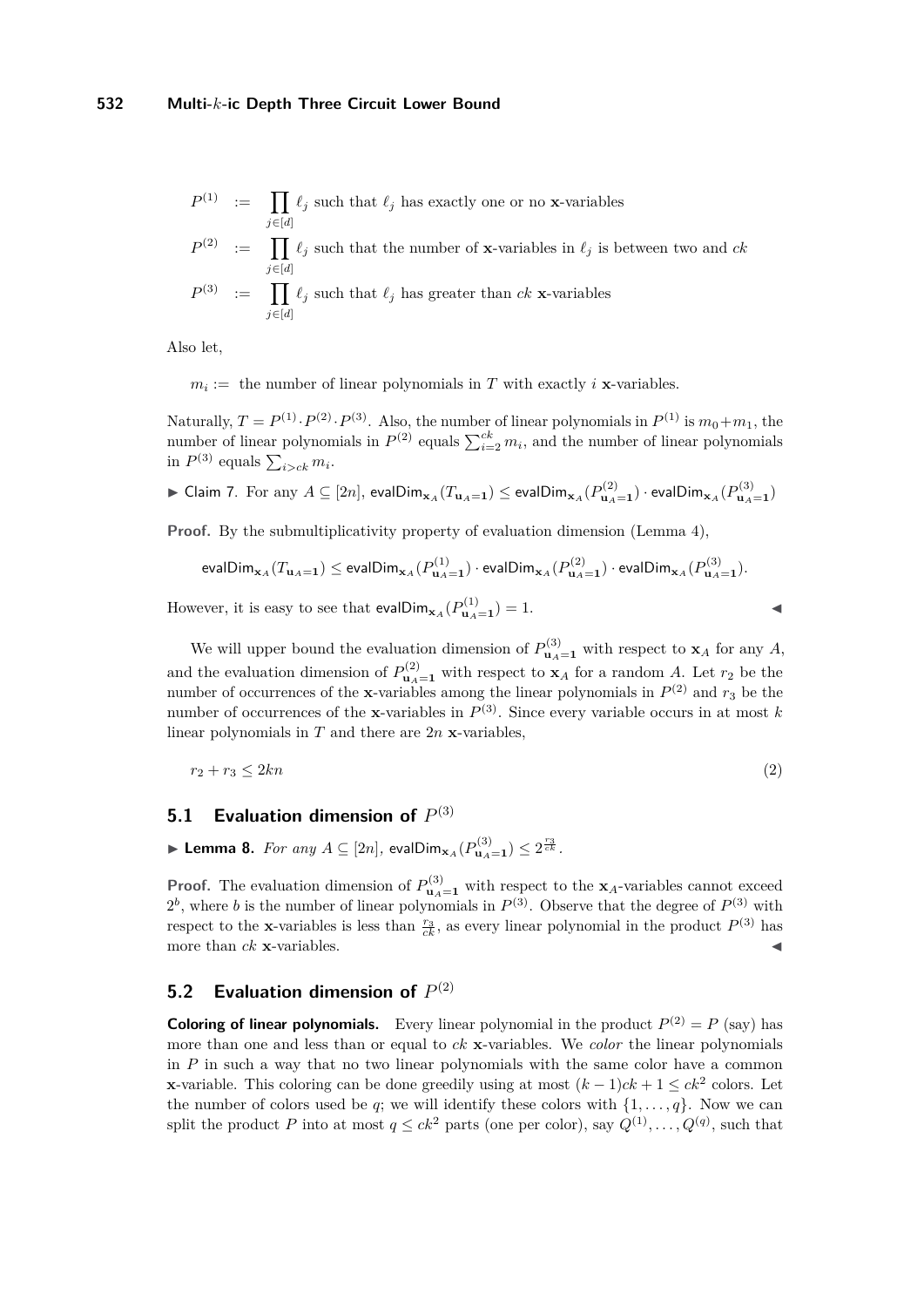every  $Q^{(j)}$  is a product of linear polynomials in P that are colored j. This also implies that  $Q^{(j)}$  is *multilinear* in the **x**-variables. Naturally,

$$
P = \prod_{j=1}^{q} Q^{(j)}.
$$

To understand the evaluation dimension of  $P$ , we will focus on the polynomials  $Q^{(j)}$ .

## **5.2.1 Some more notations and bounds**

Let  $m_{i,j}$  be the number of linear polynomials in  $Q^{(j)}$  with exactly *i* many **x**-variables. Hence,  $m_i = \sum_{j \in [q]} m_{i,j}$  for every integer  $i \in [2, ck]$ . Let *A* be a random subset of [2*n*] (in the sense described in Section [3\)](#page-3-2). Let  $r_{i,j}$  be the number of linear polynomials in  $Q^{(j)}$  with strictly more than *i* **x**-variables and exactly *i*  $\mathbf{x}_A$ -variables. Note that only such linear polynomials with at least one **x***A*-variable, but not all **x**-variables are **x***A*-variables, contribute to the evaluation dimension of  $P$  with respect to  $\mathbf{x}_A$ . We will refer to such linear polynomials as *partially touched* (by *A*) linear polynomials. The expected value of  $r_{i,j}$  over the random choice of *A* is

<span id="page-6-0"></span>
$$
\mathcal{E}[r_{i,j}] = \sum_{\ell=i+1}^{ck} {\ell \choose i} \cdot \frac{1}{2^{\ell}} \cdot m_{\ell,j}
$$
  
\n
$$
\geq \frac{i+1}{2^{ck}} \cdot \sum_{\ell=i+1}^{ck} m_{\ell,j}
$$
  
\n
$$
\geq \frac{1}{2^{ck-1}} \cdot \sum_{\ell=i+1}^{ck} m_{\ell,j} \quad (as \ i \geq 1)
$$
 (3)

The above expression for the expectation can be derived from the observation that a linear polynomial with  $\ell$  **x**-variables  $(\ell > i)$  has exactly *i* **x**<sub>*A*</sub>-variables with probability  $\binom{\ell}{i} \cdot \frac{1}{2^{\ell}}$ . We will see how  $r_{i,j}$  contributes to the evaluation dimension of  $P$  later. But, first, in order to get a handle on the value of  $r_{i,j}$  we would like to argue that it is close to its expected value with high probability. Since  $Q^{(j)}$  is multilinear, if  $\mathcal{E}[r_{i,j}]$  is sufficiently large, we can apply Chernoff bound on  $r_{i,j}$  and show that  $(1 - \delta) \mathcal{E}[r_{i,j}] \leq r_{i,j} \leq (1 + \delta) \mathcal{E}[r_{i,j}]$  with high probability. By Equation [3,](#page-6-0) expectation of  $r_{i,j}$  is large if  $\sum_{\ell=i+1}^{ck} m_{\ell,j}$  is large. This motivates us to split  $Q^{(j)}$  further depending on the value of  $\sum_{\ell=i+1}^{ck} m_{\ell,j}$ .

# **5.2.2 Splitting** *Q*(*j*) **further**

Let  $\tau_i$  be the maximum number less than *ck* such that

<span id="page-6-1"></span>
$$
\sum_{\ell=\tau_j+1}^{ck} m_{\ell,j} \ge \frac{n}{ck^2 \cdot \Delta},\tag{4}
$$

where  $\Delta = \Delta(k)$  is a sufficiently large constant, dependent on k, to be fixed later in Section [6.](#page-10-0) Let  $Q^{(j)}$  be the product of those linear polynomials in  $Q^{(j)}$  that contribute to  $r_{i,j}$  for  $i > \tau_j$ , and  $\tilde{Q}^{(j)}$  the product of those linear polynomials in  $Q^{(j)}$  that contribute to  $r_{i,j}$  for  $i \in [1, \tau_i]$ . By Equation [4,](#page-6-1)

<span id="page-6-2"></span>
$$
\sum_{i=\tau_j+1}^{ck-1} r_{i,j} \le \sum_{i=\tau_j+2}^{ck} m_{i,j} < \frac{n}{ck^2 \cdot \Delta} \tag{5}
$$

**STACS 2015**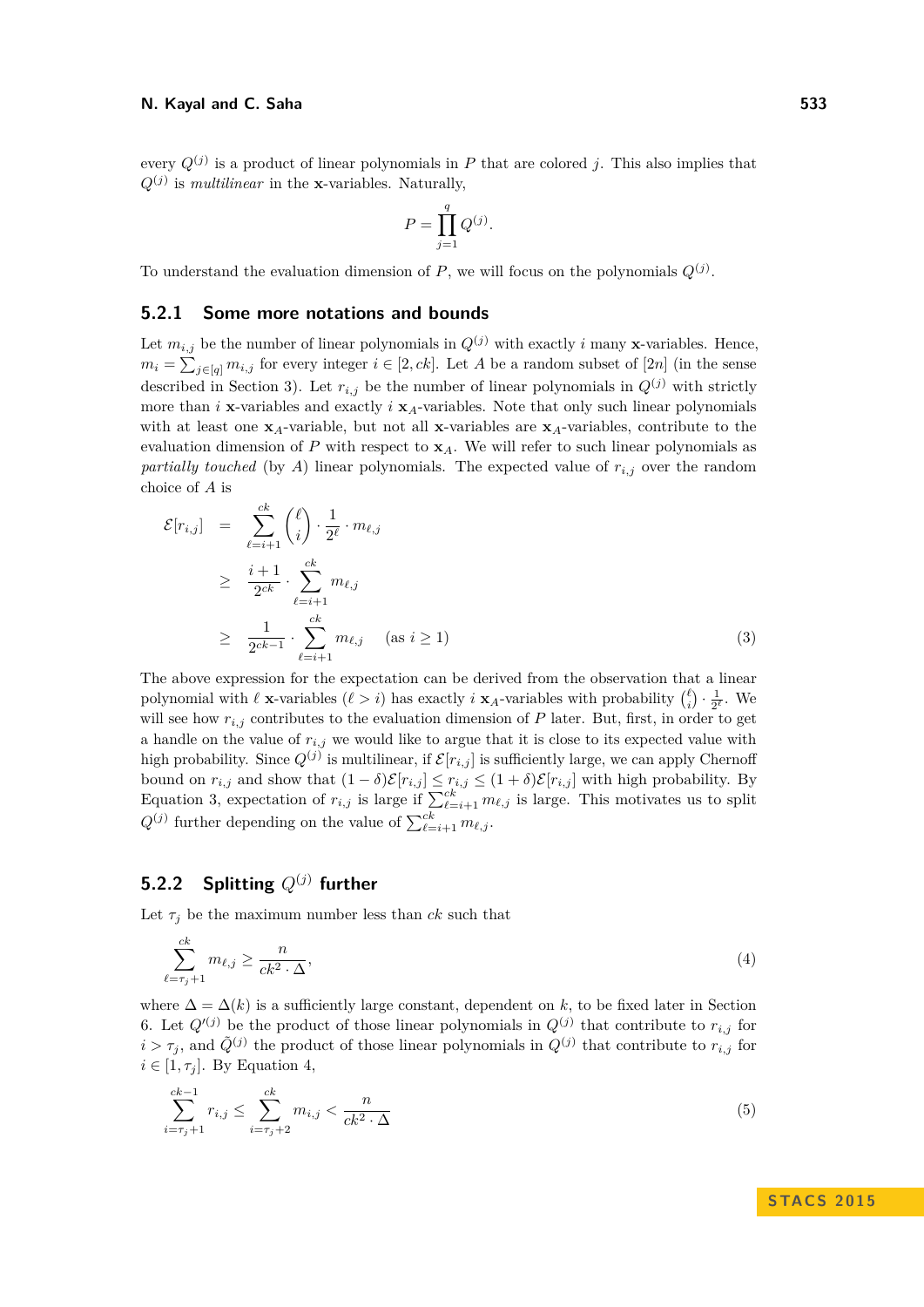Let  $P' = \prod_{j=1}^{q} Q'^{(j)}$  and  $\tilde{P} = \prod_{j=1}^{q} \tilde{Q}^{(j)}$ . Then,

 $\mathsf{evalDim}_{\mathbf{x}_A}(P_{\mathbf{u}_A=\mathbf{1}}) \leq \mathsf{evalDim}_{\mathbf{x}_A}(\tilde{P}_{\mathbf{u}_A=\mathbf{1}}) \cdot \mathsf{evalDim}_{\mathbf{x}_A}(P'_{\mathbf{u}_A=\mathbf{1}}),$ 

as a linear polynomial contributes to the evaluation dimension of *P* only if it is partially touched (by  $A$ ). By Equation [5,](#page-6-2) the number of linear polynomials in  $P'$  is upper bounded by

$$
\sum_{j=1}^{q} \sum_{i=\tau_j+1}^{ck-1} r_{i,j} \le \frac{n}{ck^2 \cdot \Delta} \cdot q \le \frac{n}{\Delta} \quad (\text{as } q \le ck^2)
$$

Hence,

<span id="page-7-1"></span>
$$
\text{evalDim}_{\mathbf{x}_A}(P'_{\mathbf{u}_A=\mathbf{1}}) \le 2^{\frac{n}{\Delta}},\tag{6}
$$

as the evaluation dimension cannot exceed  $2^b$ , where *b* is the number of linear polynomials in *P*<sup>'</sup>. By choosing a large enough  $\Delta$  in the analysis later, we will ensure that evalDim<sub>**x***A*</sub> ( $P'_{\mathbf{u}_A=1}$ ) is negligible compared to other relevant terms.

# **5.2.3** Computing evaluation dimension of  $\tilde{P}$

Since  $\tilde{Q}^{(j)}$  is a product of those linear polynomials that contribute to  $r_{i,j}$  for  $i \in [1, \tau_j]$ , by Equations [3](#page-6-0) and [4,](#page-6-1)

<span id="page-7-2"></span><span id="page-7-0"></span>
$$
\mathcal{E}[r_{i,j}] \ge \frac{1}{2^{ck-1}} \cdot \frac{n}{ck^2 \cdot \Delta},
$$

for every  $i \in [1, \tau_j]$ . For any fixed  $j \in [q]$ ,  $Q^{(j)}$  is multilinear. Hence, by applying Chernoff bound,

$$
\Pr\{|r_{i,j} - \mathcal{E}[r_{i,j}]| > \delta \cdot \mathcal{E}[r_{i,j}]\} \le e^{-\frac{\delta^2 \cdot \mathcal{E}[r_{i,j}]}{3}} \le e^{-\frac{\delta^2 \cdot n}{3 \cdot 2^{ck-1}ck^2\Delta}}
$$

By union bound,  $Pr\{|r_{i,j} - \mathcal{E}[r_{i,j}]| > \delta \cdot \mathcal{E}[r_{i,j}]\}$  for any  $j \in [q]$  and  $i \in [1, \tau_j]$ , is bounded by,

$$
\varepsilon_1 := ck^2 \cdot ck \cdot e^{-\frac{\delta^2 \cdot n}{3 \cdot 2ck - 1} \cdot ck^2 \Delta} \tag{7}
$$

As *n* is much larger compared to the constants  $k, c, \delta, \Delta$ , the above 'error probability'  $\varepsilon_1$  is negligible. Hence, with probability at least  $1 - \varepsilon_1$ ,

$$
(1 - \delta) \cdot \mathcal{E}[r_{i,j}] \le r_{i,j} \le (1 + \delta) \cdot \mathcal{E}[r_{i,j}]
$$
\n
$$
(8)
$$

for every  $j \in [q], i \in [1, \tau_i]$ .

Let  $r_i$  be the number of linear polynomials in  $\tilde{P}$  with more that *i* **x**-variables and exactly *i* **x***A*-variables. Then,

$$
r_i = \sum_{j \in [q]: i \in [1, \tau_j]} r_{i,j}
$$

$$
\mathcal{E}[r_i] = \sum_{j \in [q]: i \in [1, \tau_j]} \mathcal{E}[r_{i,j}]
$$

The notation  $j \in [q] : i \in [1, \tau_j]$  means the sum is over those  $j \in [q]$  for which  $i \in [1, \tau_j]$ . By Equation [8,](#page-7-0)

$$
(1 - \delta)\mathcal{E}[r_i] \le r_i \le (1 + \delta)\mathcal{E}[r_i]
$$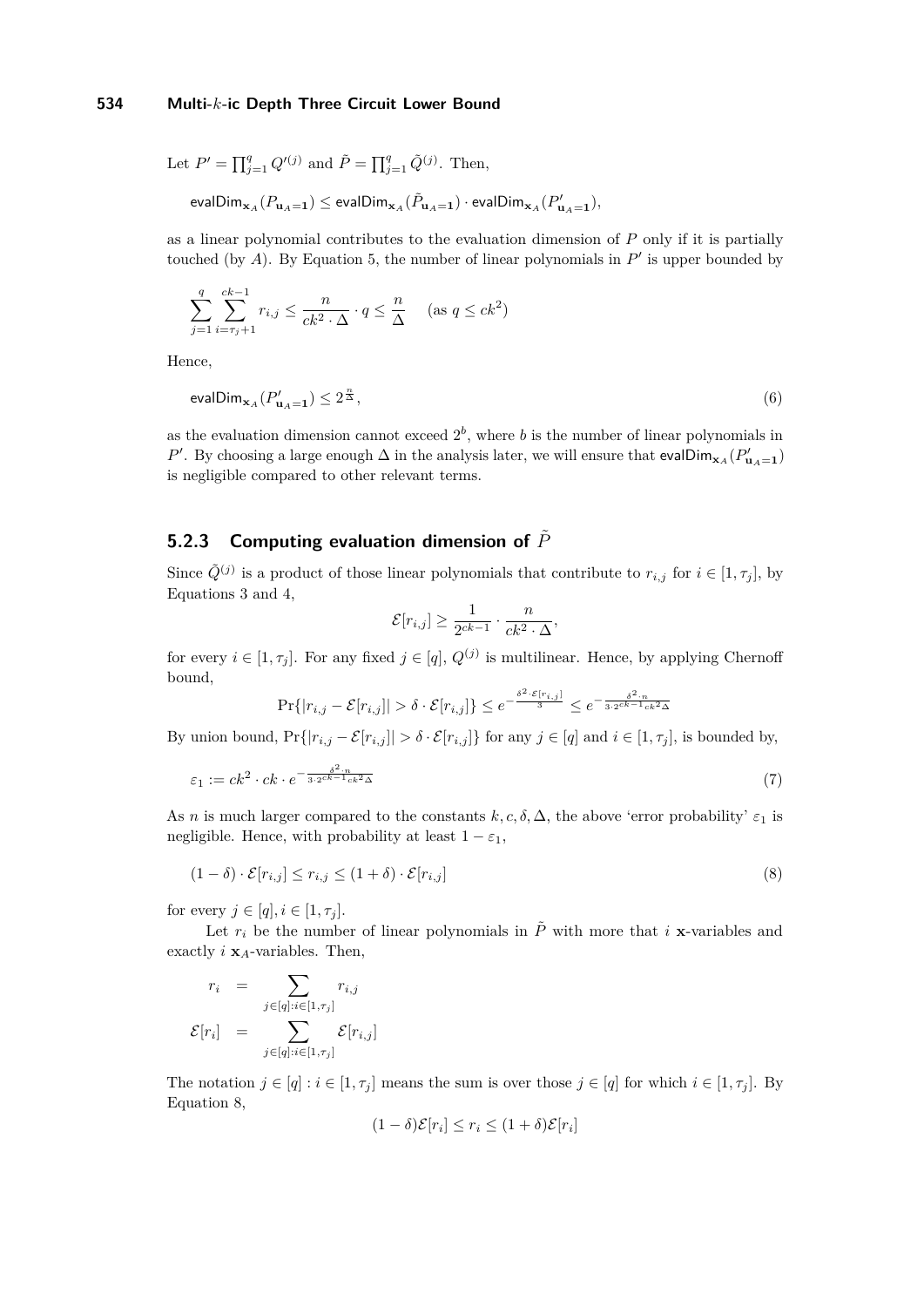### **N. Kayal and C. Saha** 535

with probability at least  $1 - \varepsilon_1$ . This implies

$$
r_i \leq (1+\delta) \cdot \sum_{j \in [q]: i \in [1, \tau_j]} \mathcal{E}[r_{i,j}]
$$
  
\n
$$
= (1+\delta) \cdot \sum_{j \in [q]: i \in [1, \tau_j]} \sum_{\ell=i+1}^{ck} {\ell \choose i} \cdot \frac{1}{2^{\ell}} \cdot m_{\ell, j} \quad \text{(by Equation 3)}
$$
  
\n
$$
= (1+\delta) \cdot \sum_{\ell=i+1}^{ck} {\ell \choose i} \cdot \frac{1}{2^{\ell}} \cdot \sum_{j \in [q]: i \in [1, \tau_j]} m_{\ell, j}
$$
  
\n
$$
\leq (1+\delta) \cdot \sum_{\ell=i+1}^{ck} {\ell \choose i} \cdot \frac{1}{2^{\ell}} \cdot \sum_{j \in [q]} m_{\ell, j}
$$
  
\n
$$
= (1+\delta) \cdot \sum_{\ell=i+1}^{ck} {\ell \choose i} \cdot \frac{1}{2^{\ell}} \cdot m_{\ell}.
$$

Let  $e_x$  be the number of occurrences of a variable  $x \in \mathbf{x}_A$  in the linear polynomials in  $\tilde{P}$ . Then, by the above equation, with probability at least  $1 - \varepsilon_1$ ,

$$
\sum_{x \in \mathbf{x}_A} e_x = \sum_{i=1}^{ck-1} i \cdot r_i
$$
\n
$$
\leq (1+\delta) \cdot \sum_{i=1}^{ck-1} i \cdot \sum_{\ell=i+1}^{ck} {\ell \choose i} \cdot \frac{1}{2^{\ell}} \cdot m_{\ell}
$$
\n
$$
= (1+\delta) \cdot \sum_{i=1}^{ck-1} \sum_{\ell=i+1}^{ck} {\ell-1 \choose i-1} \cdot \frac{1}{2^{\ell}} \cdot \ell \cdot m_{\ell}
$$
\n
$$
\leq (1+\delta) \cdot \sum_{\ell=2}^{ck} \sum_{i=1}^{\ell-1} {\ell-1 \choose i-1} \cdot \frac{1}{2^{\ell}} \cdot \ell \cdot m_{\ell}
$$
\n
$$
= (1+\delta) \cdot \sum_{\ell=2}^{ck} (2^{\ell-1}-1) \cdot \frac{1}{2^{\ell}} \cdot \ell \cdot m_{\ell}
$$
\n
$$
= (1+\delta) \cdot \sum_{\ell=2}^{ck} \left(1 - \frac{1}{2^{\ell-1}}\right) \cdot \frac{1}{2} \cdot \ell \cdot m_{\ell}
$$
\n
$$
\leq (1+\delta) \cdot \left(1 - \frac{1}{2^{ck-1}}\right) \cdot \frac{1}{2} \cdot \sum_{\ell=2}^{ck} \ell \cdot m_{\ell}
$$

Observe that  $\sum_{\ell=2}^{ck} \ell \cdot m_{\ell}$  is the number of occurrences of the **x**-variables in *P*. Hence,  $\sum_{\ell=2}^{ck} \ell \cdot m_{\ell} = \overline{r_2}$  and so with probability at least  $1 - \varepsilon_1$ ,

$$
\sum_{x \in \mathbf{x}_A} e_x \le (1 + \delta) \cdot \left(1 - \frac{1}{2^{ck-1}}\right) \cdot \frac{r_2}{2} \tag{9}
$$

Let  $\varepsilon_0 = e^{-\frac{\delta^2 n}{3}}$ .

**► Lemma 9.** *With probability at least*  $1 - (\varepsilon_0 + \varepsilon_1)$  *over the random choice of A*,

<span id="page-8-0"></span>
$$
\text{evalDim}_{\mathbf{x}_A}(\tilde{P}_{\mathbf{u}_A=\mathbf{1}}) \le \left[ \left( 1 - \frac{1}{2^{ck-1}} \right) \cdot \frac{r_2}{2n} + 1 \right]^{(1+\delta)\cdot n}
$$

## **STACS 2015**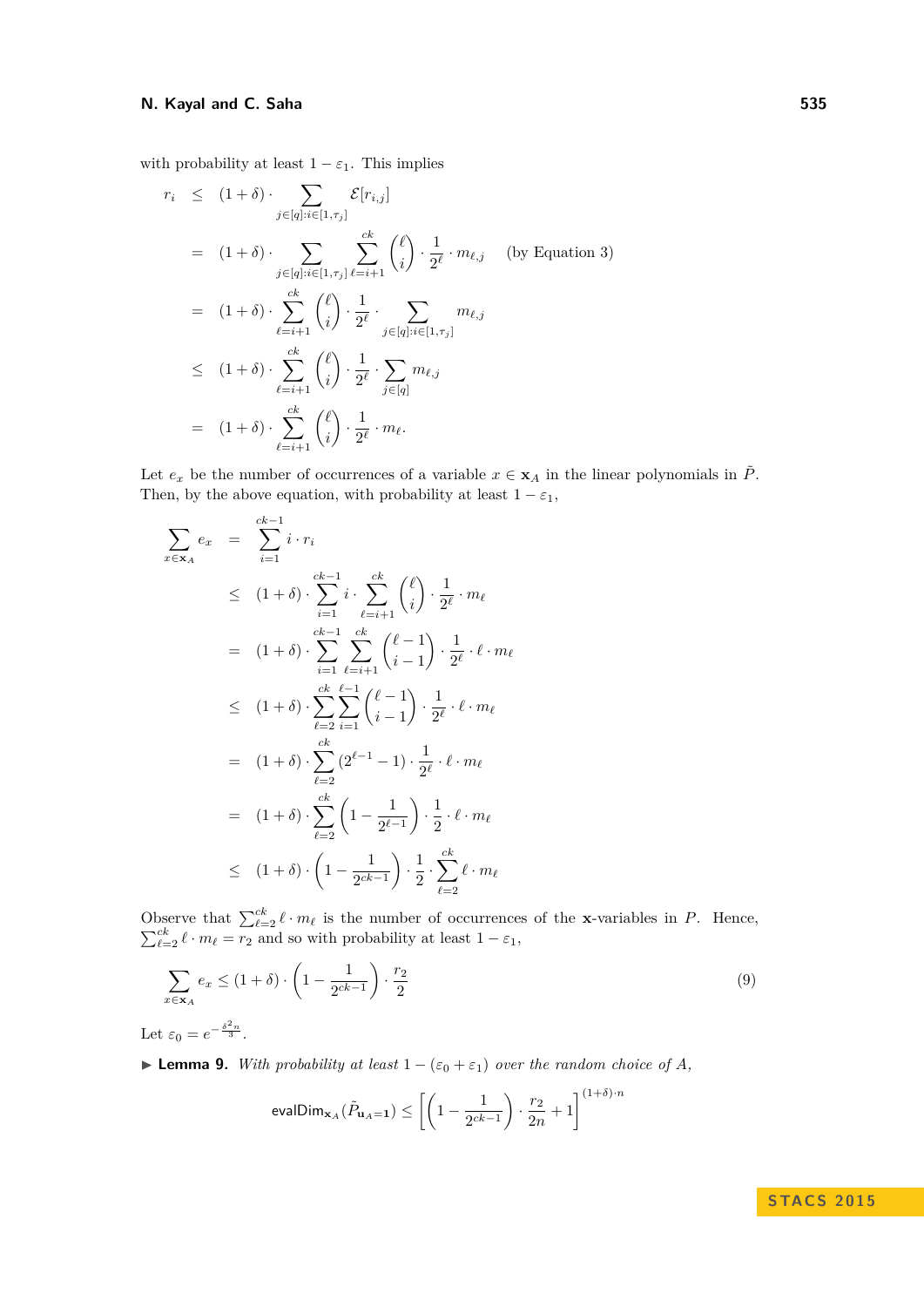**Proof.** Since *A* is chosen randomly by picking every  $i \in [2n]$  independently at random with probability  $\frac{1}{2}$ ,  $|\mathbf{x}_A| \leq (1+\delta) \cdot n$  with probability at least  $1-\varepsilon_0$ . The evaluation dimension of  $\tilde{P}$ with respect to  $\mathbf{x}_A$  cannot exceed the number of distinct  $\mathbf{x}_A$ -monomials in  $\tilde{P}$  with coefficients from  $\mathbb{F}[\mathbf{x} \setminus \mathbf{x}_A]$ . The number of such monomials is upper bounded by  $\prod_{x \in \mathbf{x}_A} (e_x + 1)$ . By AM-GM inequality,

$$
\prod_{x \in \mathbf{x}_A} (e_x + 1) \le \left[ \frac{\sum_{x \in \mathbf{x}_A} (e_x + 1)}{|\mathbf{x}_A|} \right]^{|\mathbf{x}_A|}
$$
\n
$$
\le \left[ \frac{(1 + \delta)(1 - \frac{1}{2^{ck-1}}) \cdot \frac{r_2}{2}}{|\mathbf{x}_A|} + 1 \right]^{|\mathbf{x}_A|}, \quad \text{(by Equation 9)}
$$

with probability at least  $1 - \varepsilon_1$ . Hence, with probability at least  $1 - (\varepsilon_0 + \varepsilon_1)$ ,

$$
\prod_{x \in \mathbf{x}_A} (e_x + 1) \le \left[ \left( 1 - \frac{1}{2^{ck-1}} \right) \cdot \frac{r_2}{2n} + 1 \right]^{(1+\delta)n}
$$

as the above expression increases with  $|\mathbf{x}_A|$  and  $|\mathbf{x}_A| \in [(1-\delta)n, (1+\delta)n]$  with probability at least  $1 - \varepsilon_0$ .

*,*

<span id="page-9-0"></span>**► Corollary 10.** *With probability at least*  $1 - (\varepsilon_0 + \varepsilon_1)$  *over the random choice of A*,

$$
\text{evalDim}_{\mathbf{x}_A}(P_{\mathbf{u}_A=1}^{(2)}) \leq \left[\left(1-\frac{1}{2^{ck-1}}\right)\cdot \frac{r_2}{2n}+1\right]^{(1+\delta)n}\cdot 2^{\frac{n}{\Delta}}
$$

**Proof.** Follows from the above lemma and Equation [6.](#page-7-1)

$$
\blacktriangleleft
$$

## **5.3 Evaluation dimension of a term**

Let *T* be a product term in a multi-*k*-ic depth three circuit.

<span id="page-9-1"></span>► **Lemma 11.** *With probability at least*  $1 - (\varepsilon_0 + \varepsilon_1)$  *over the random choice of A*,

$$
\text{evalDim}_{\mathbf{x}_A}(T_{\mathbf{u}_A=\mathbf{1}}) \le \left[ \left( 1 - \frac{1}{2^{2ck}} \right) (k+1) \right]^n \cdot (k+1)^{\delta n},
$$

 $if \ c \geq 3, k \geq 4 \ and \ \Delta = 2^{2ck}$ .

**Proof.** By Claim [7,](#page-5-0) Lemma [8](#page-5-1) and Corollary [10,](#page-9-0)

$$
\mathsf{evalDim}_{\mathbf{x}_A}(T_{\mathbf{u}_A=\mathbf{1}})\leq \left[\left(1-\frac{1}{2^{ck-1}}\right)\cdot \frac{r_2}{2n}+1\right]^{(1+\delta)n}\cdot 2^{\frac{n}{\Delta}}\cdot 2^{\frac{r_3}{ck}}
$$

Recall from Equation [2,](#page-5-2)  $r_2 + r_3 \leq 2kn$ . Let  $r_2 \leq \alpha \cdot 2kn$  and  $r_3 \leq (1 - \alpha) \cdot 2kn$  where  $0 \leq \alpha \leq 1$ . Then,

$$
\text{evalDim}_{\mathbf{x}_A}(T_{\mathbf{u}_A=\mathbf{1}})\leq \left[\left(1-\frac{1}{2^{ck-1}}\right)\cdot \alpha k+1\right]^{n}\cdot 2^{\frac{n}{\Delta}}\cdot 2^{\frac{2(1-\alpha)n}{c}}\cdot \left[\left(1-\frac{1}{2^{ck-1}}\right)k+1\right]^{\delta n}
$$

Since  $2^{\frac{1}{y}} \leq 1 + \frac{1}{y}$  for every  $y \geq 1$ ,

$$
\left[\left(1-\frac{1}{2^{ck-1}}\right)\cdot \alpha k+1\right]\cdot 2^{\frac{1}{\Delta}}\cdot 2^{\frac{2(1-\alpha)}{c}} \leq \left[\left(1-\frac{1}{2^{ck-1}}\right)\alpha k+1\right]\cdot \left(1+\frac{1}{\Delta}\right)\cdot \left(1+\frac{2(1-\alpha)}{c}\right),
$$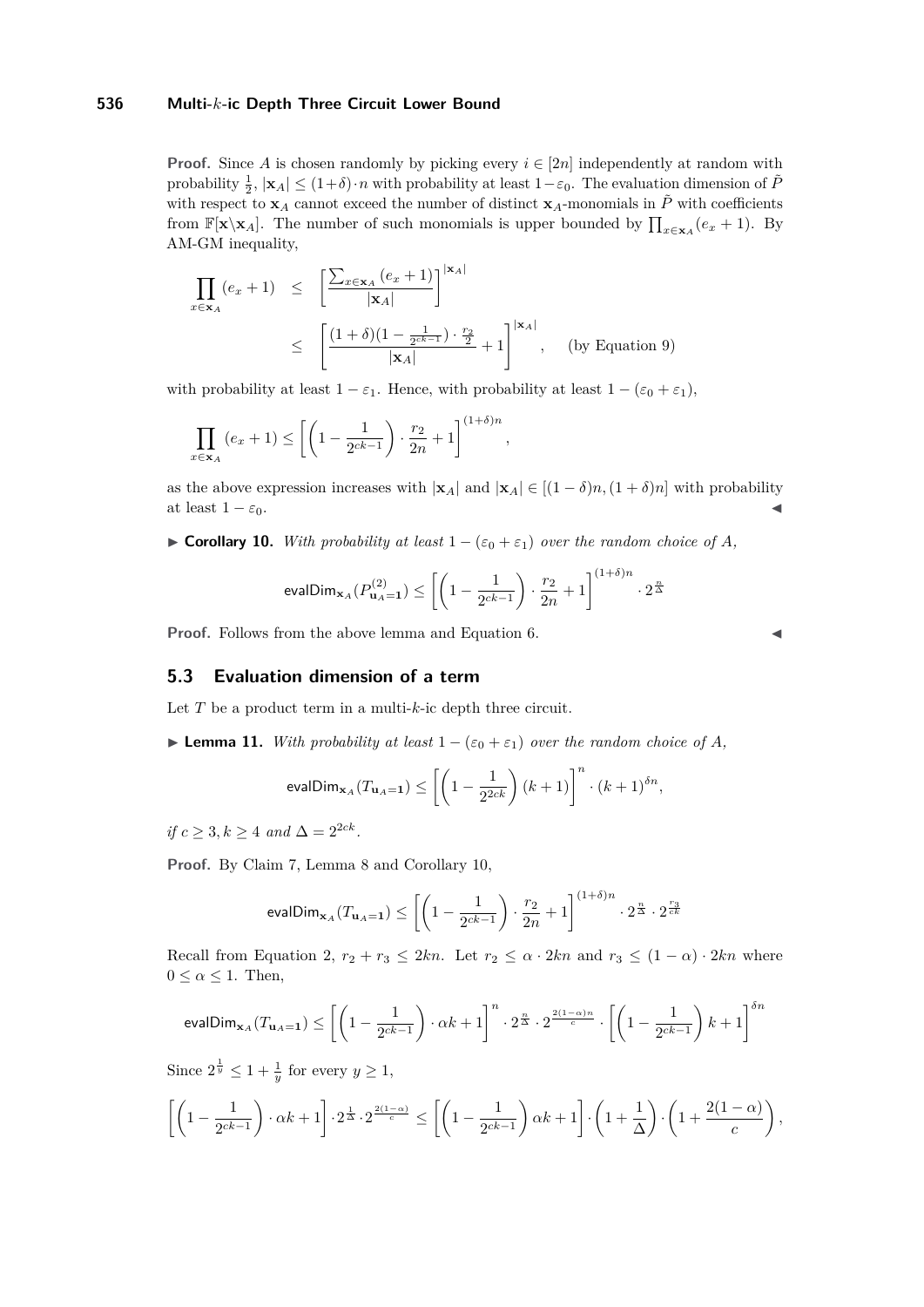as  $\Delta \geq 1$  and  $c \geq 3$ . The quantity  $\left[\left(1 - \frac{1}{2^{ck-1}}\right)\alpha k + 1\right] \cdot \left(1 + \frac{2(1-\alpha)}{c}\right)$  when treated as a function of  $\alpha \in [0, 1]$  is maximized at  $\alpha = 1$ , assuming  $c \geq 3, k \geq 4$ . Therefore,

$$
\left[ \left( 1 - \frac{1}{2^{ck-1}} \right) \cdot \alpha k + 1 \right] \cdot 2^{\frac{1}{\Delta}} \cdot 2^{\frac{2(1-\alpha)}{c}} \le \left[ \left( 1 - \frac{1}{2^{ck-1}} \right) k + 1 \right] \cdot \left( 1 + \frac{1}{\Delta} \right)
$$

$$
\le \left( 1 - \frac{1}{2^{2ck}} \right) \cdot (k+1) \qquad (\text{as } \Delta = 2^{2ck})
$$

This proves the lemma as  $[(1 - \frac{1}{2^{ck-1}})k + 1]^{\delta n} \le (k+1)^{\delta n}$ .

## <span id="page-10-0"></span>**6 Proof of Theorem [2](#page-2-4)**

Following the setting of parameters in Lemma [11,](#page-9-1) let  $c = 3, \Delta = 2^{6k}$  and without loss of generality  $k \geq 4$ . Also, let

$$
\delta = \frac{\ln(1 + \frac{1}{2^{2ck+1}})}{2 \cdot \ln(k+1)} = \frac{\ln(1 + \frac{1}{2^{6k+1}})}{2 \cdot \ln(k+1)},
$$

and denote the upper bound in Lemma [11](#page-9-1) by  $U(k, n, \delta)$ .

 $\blacktriangleright$  **Lemma 12.** *If*  $g(\mathbf{x}, \mathbf{u})$ *, as defined in Equation [1,](#page-3-1) is computed by a multi-k-ic depth three circuit C then the top fanin s of C is at least*  $2^{\Omega(\frac{n}{2^{25k}})}$ .

**Proof.** By union bound, with probability at least  $1 - (\varepsilon_0 + s \cdot \varepsilon_1)$  over the random choice of *A*, the evaluation dimension of every term in *C* is upper bounded by  $U(k, n, \delta)$ . By Equation [7,](#page-7-2)

$$
\varepsilon_1 := ck^2 \cdot ck \cdot e^{-\frac{\delta^2 \cdot n}{3 \cdot 2^{ck-1}ck^2\Delta}}.
$$

So, if  $s \leq e^{\frac{\delta^2 n}{9 \cdot 2^{3k} \cdot k^2 \cdot \Delta}}$  then there exists an *A* such that evaluation dimension of every term of *C* is upper bounded by  $U(k, n, \delta)$ . Otherwise,

$$
s > e^{\frac{\delta^2 n}{9 \cdot 2^{3k} \cdot k^2 \cdot \Delta}} = 2^{\Omega\left(\frac{n}{2^{25k}}\right)}
$$

and we already have the lower bound. If evaluation dimension of every term is upper bounded by  $U(k, n, \delta)$  then following the discussion in Section [4,](#page-4-1)

$$
s \ge \frac{(k+1)^{(1-\delta)n}}{U(k,n,\delta)}
$$
  
=  $\left(1 - \frac{1}{2^{2ck}}\right)^{-n} \cdot (k+1)^{-2\delta n} = 2^{\Omega\left(\frac{n}{2^{6k}}\right)},$ 

after plugging in the value of  $\delta$  from above.

The proof of Theorem [2](#page-2-4) is immediate from the above lemma.

#### **7 Discussion**

In order to gain a better understanding of the strengths and limitations of the existing complexity measures, like partial derivatives, (projected) shifted partials, evaluation dimesion etc., it is perhaps worth exploring some natural and interesting models of circuits for which we still do not know of any super-polynomial lower bound. Such a model of circuits emerging

**STACS 2015**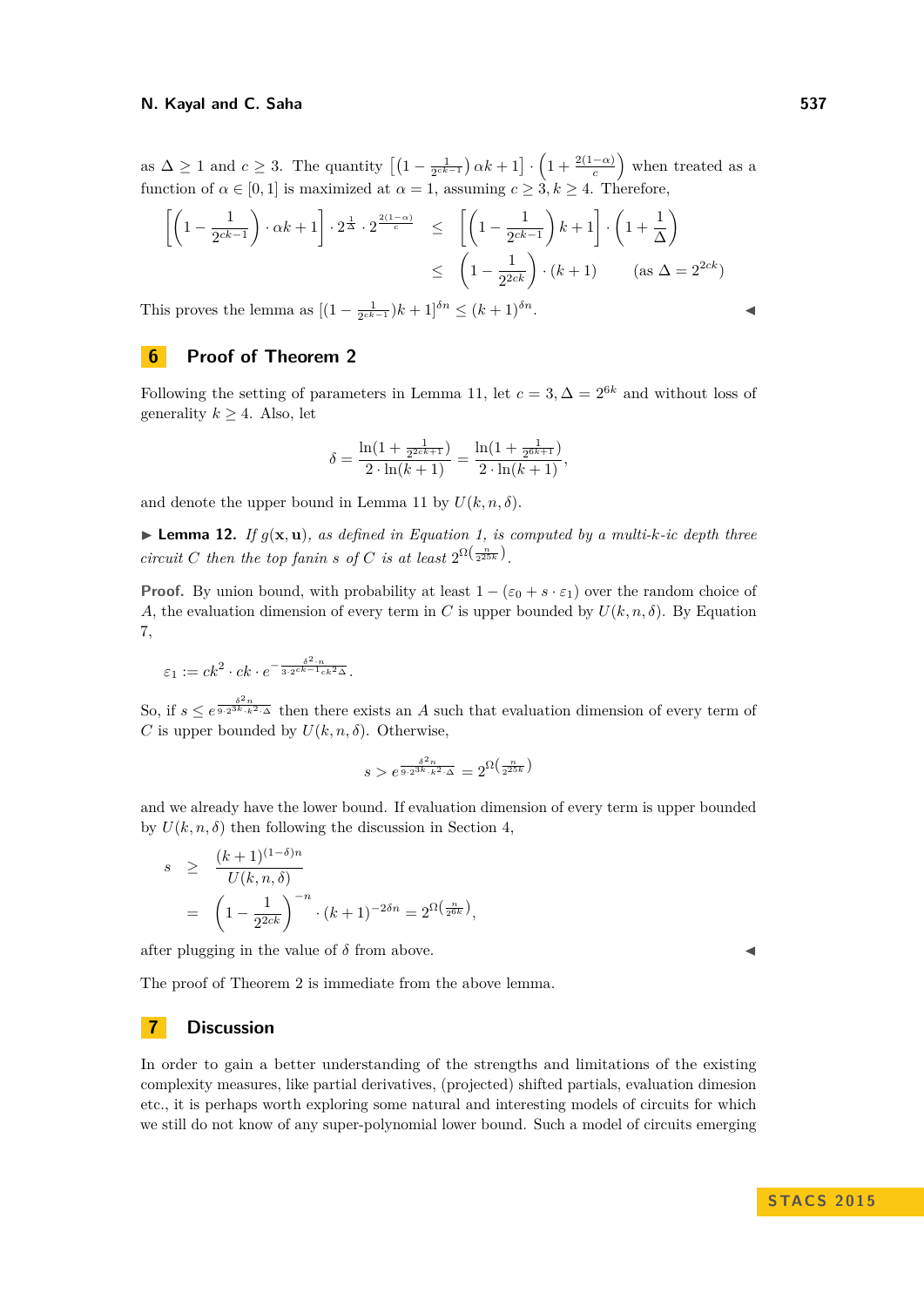from our work is *multi-k-ic* formulas: Let *x* be a variable and *g* be a gate. The formal degree of *x* at *g*, denoted  $\text{deg}_x(g)$ , is defined as follows. If *g* is a  $\times$ -gate with children *g*<sub>1</sub> and  $g_2$  then  $\deg_x(g) = \deg_x(g_1) + \deg_x(g_2)$ . If *g* is a +-gate with children  $g_1$  and  $g_2$  then  $deg_x(g) = max{deg_x(g_1), deg_x(g_2)}$ . If *g* is an input gate labelled with *x* then  $deg_x(g) = 1$ , otherwise  $\deg_x(g) = 0$ . A formula is multi-k-ic if for every variable x and every gate g, the formal degree of *x* at *g* is bounded by *k*.

- Can we prove super-polynomial lower bounds for constant depth multi-*k*-ic formulas?
- Can we prove super-polynomial lower bounds for multi-*k*-ic formulas?

#### **References**

- <span id="page-11-13"></span>**1** Manindra Agrawal, Chandan Saha, Ramprasad Saptharishi, and Nitin Saxena. Jacobian hits circuits: hitting-sets, lower bounds for depth-d occur-k formulas & depth-3 transcendence degree-k circuits. In *STOC*, pages 599–614, 2012.
- <span id="page-11-1"></span>**2** Manindra Agrawal and V. Vinay. Arithmetic circuits: A chasm at depth four. In *FOCS*, pages 67–75, 2008.
- <span id="page-11-11"></span>**3** Michael A. Forbes and Amir Shpilka. Quasipolynomial-Time Identity Testing of Noncommutative and Read-Once Oblivious Algebraic Branching Programs. In *54th Annual IEEE Symposium on Foundations of Computer Science, FOCS 2013, 26-29 October, 2013, Berkeley, CA, USA*, pages 243–252, 2013.
- <span id="page-11-12"></span>**4** Bruno Grenet, Pascal Koiran, Natacha Portier, and Yann Strozecki. The Limited Power of Powering: Polynomial Identity Testing and a Depth-four Lower Bound for the Permanent. In *Proceedings of the 30th Foundations of Software Technology and Theoretical Computer Science (FSTTCS)*, pages 127–139, 2011.
- <span id="page-11-8"></span>**5** Dima Grigoriev and Marek Karpinski. An exponential lower bound for depth 3 arithmetic circuits. In *STOC*, pages 577–582, 1998.
- <span id="page-11-7"></span>**6** Dima Grigoriev and Alexander A. Razborov. Exponential complexity lower bounds for depth 3 arithmetic circuits in algebras of functions over finite fields. In *FOCS*, pages 269–278, 1998.
- <span id="page-11-0"></span>**7** Ankit Gupta, Pritish Kamath, Neeraj Kayal, and Ramprasad Saptharishi. Arithmetic circuits: A chasm at depth three. In *Foundations of Computer Science (FOCS)*, pages 578–587, 2013.
- <span id="page-11-9"></span>**8** Ankit Gupta, Neeraj Kayal, Pritish Kamath, and Ramprasad Saptharishi. Approaching the chasm at depth four. In *Conference on Computational Complexity (CCC)*, 2013.
- <span id="page-11-3"></span>**9** Neeraj Kayal. An exponential lower bound for the sum of powers of bounded degree polynomials. Technical report, Electronic Colloquium on Computational Complexity (ECCC), 2012.
- <span id="page-11-4"></span>**10** Neeraj Kayal, Nutan Limaye, Chandan Saha, and Srikanth Srinivasan. An Exponential Lower Bound for Homogeneous Depth Four Arithmetic Formulas. In *Foundations of Computer Science (FOCS)*, pages 61–70, 2014.
- <span id="page-11-6"></span>**11** Neeraj Kayal and Chandan Saha. Lower Bounds for Depth Three Arithmetic Circuits with small bottom fanin. *Electronic Colloquium on Computational Complexity (ECCC)*, 21:89, 2014.
- <span id="page-11-10"></span>**12** Neeraj Kayal, Chandan Saha, and Ramprasad Saptharishi. A super-polynomial lower bound for regular arithmetic formulas. In *STOC*, pages 146–153, 2014.
- <span id="page-11-2"></span>**13** Pascal Koiran. Arithmetic circuits: The chasm at depth four gets wider. *Theor. Comput. Sci.*, 448:56–65, 2012.
- <span id="page-11-5"></span>**14** Mrinal Kumar and Shubhangi Saraf. On the power of homogeneous depth 4 arithmetic circuits. In *Foundations of Computer Science (FOCS)*, pages 363–373, 2014.